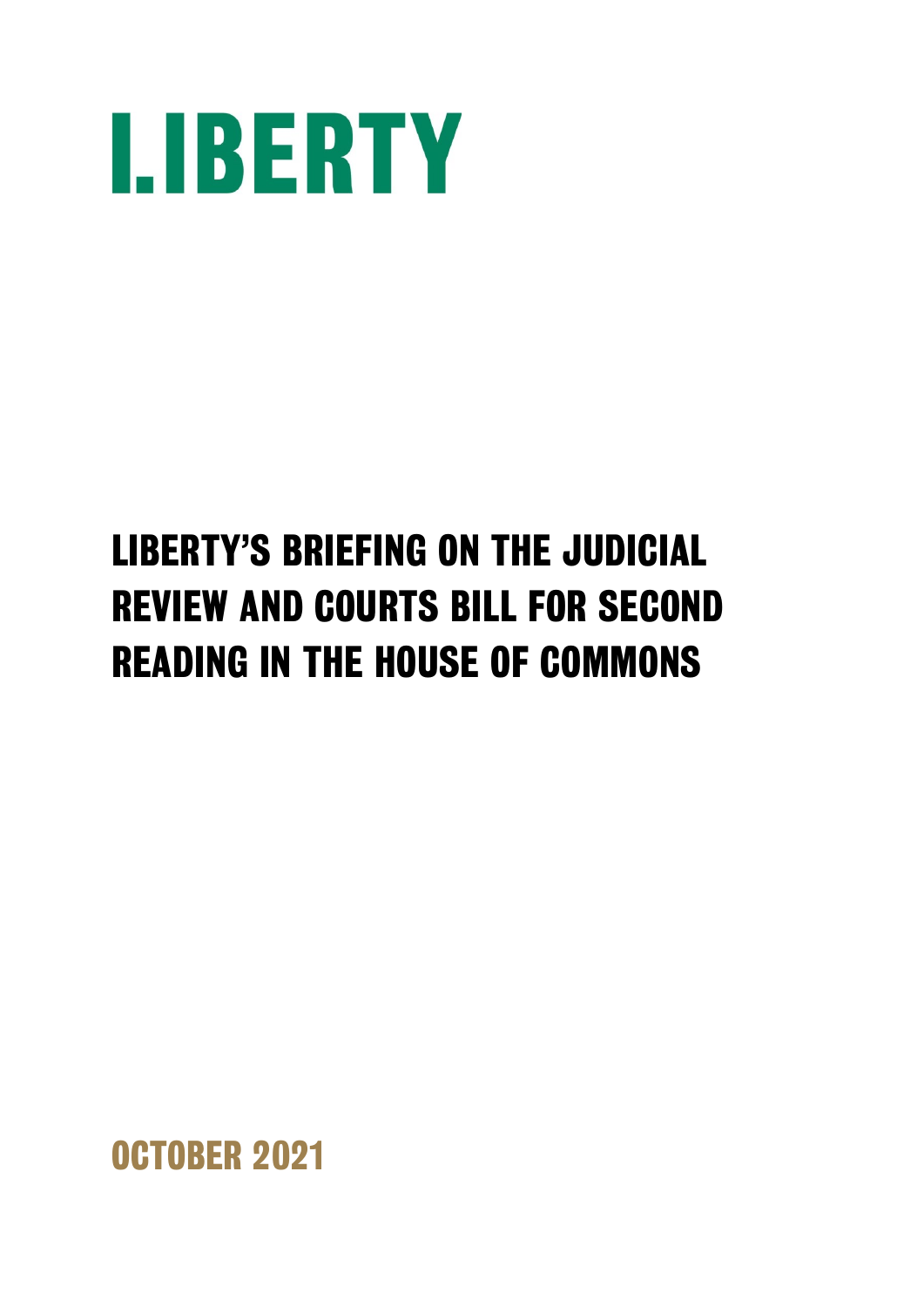# **ABOUT LIBERTY**

Liberty is an independent membership organisation. We challenge injustice, defend freedom and campaign to make sure everyone in the UK is treated fairly. We are campaigners, lawyers and policy experts who work together to protect rights and hold the powerful to account.

Liberty provides policy responses to Government consultations on all issues which have implications for human rights and civil liberties. We also submit evidence to Select Committees, inquiries and other policy fora, and undertake independent, funded research.

Liberty's policy papers are available at [libertyhumanrights.org.uk/policy.](http://www.libertyhumanrights.org.uk/policy/)

# **CONTACT**

#### **SAM GRANT**

Head of Policy and Campaigns [samg@libertyhumanrights.org.uk](mailto:samg@libertyhumanrights.org.uk)

#### **CHARLIE WHELTON**

Policy and Campaigns Officer [charliew@libertyhumanrights.org.uk](mailto:charliew@libertyhumanrights.org.uk)

# **KATY WATTS**

Lawyer [katyw@libertyhumanrights.org.uk](mailto:katyw@libertyhumanrights.org.uk)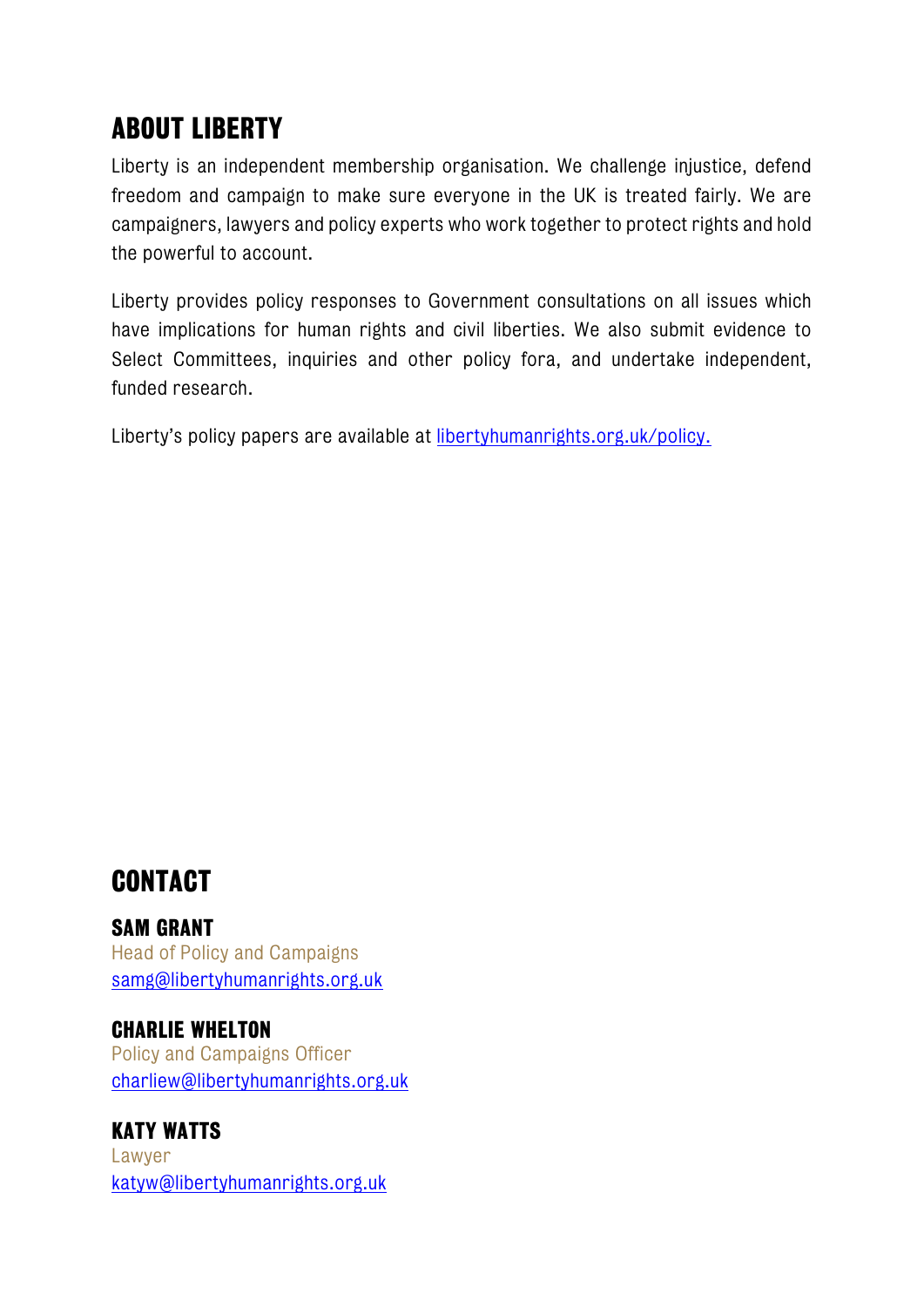# **CONTENTS**

| <b>INTRODUCTION</b>                      | 1           |
|------------------------------------------|-------------|
| <b>CLAUSE ONE: REMEDIES</b>              | $\mathbf 2$ |
| <b>SUSPENDED QUASHING ORDERS</b>         | $\mathbf 2$ |
| <b>PROSPECTIVE-ONLY REMEDIES</b>         | 4           |
| <b>CLAUSE TWO: CART JUDICIAL REVIEWS</b> | 7           |
| <b>CONCLUSION</b>                        | 10          |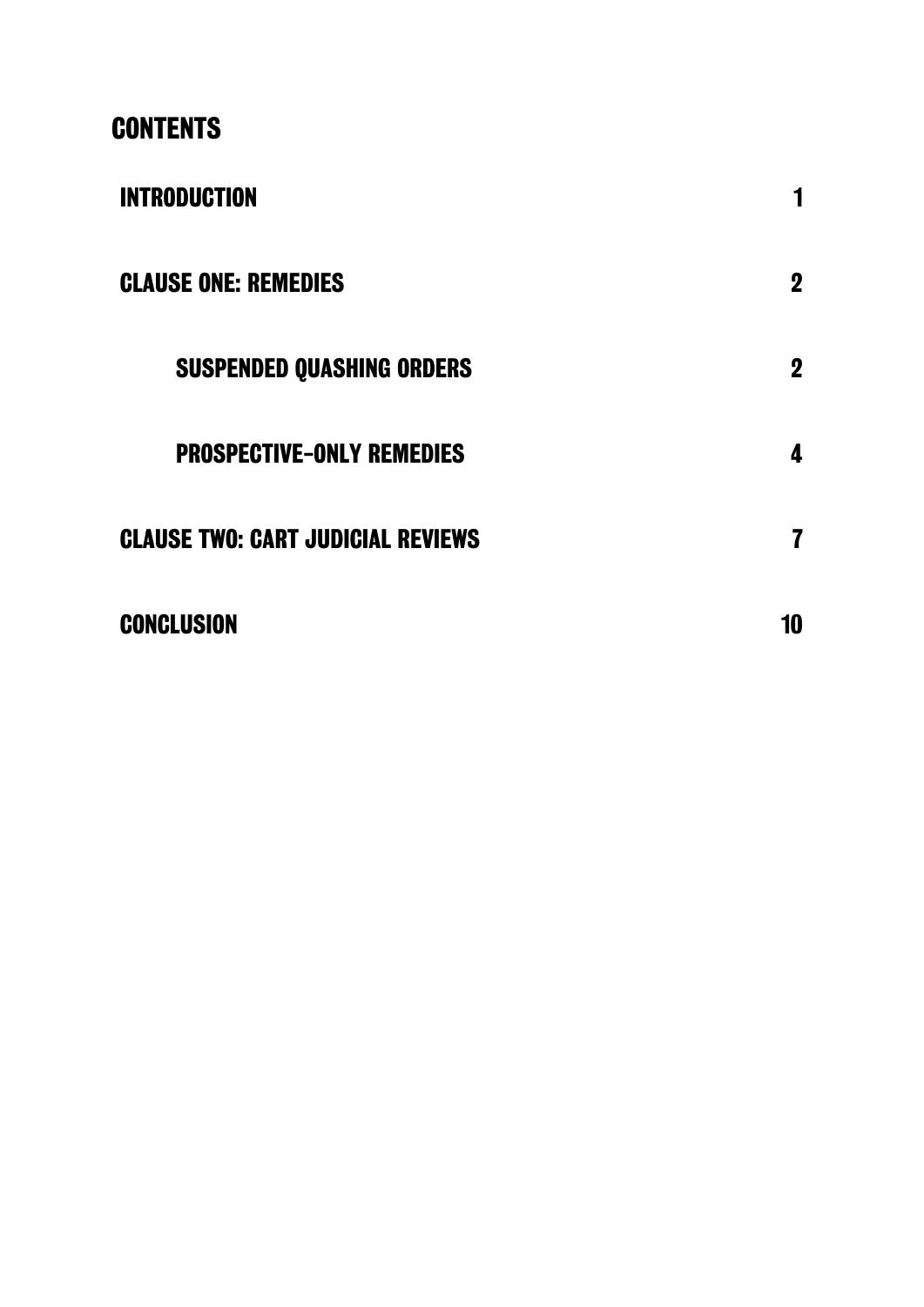## **INTRODUCTION**

- 1. Liberty approaches the Judicial Review and Courts Bill with the benefit of 87 years of experience of providing legal advice and supporting landmark cases. Our legal team provides services to claimants involved in judicial review cases as well as bringing public interest challenges in the areas of human rights and equality law. This history means we are well placed to comment on the operation of judicial review as well as the critical role it plays in upholding justice and accountability within the UK's constitutional settlement. It is within this context that we express our concern about the Judicial Review and Courts Bill and the deleterious effects it stands to have upon claimants, Government decision-making, judicial discretion, and the rule of law. This briefing deals only with the first two clauses of the Bill – those dealing with judicial review. For analysis of the courts aspects, see submissions from Public Law Project, Inquest and others.
- 2. Clause 1 of the Bill stands to weaken the effectiveness of remedies available to courts. The Government claims that it is giving extra tools to judges, but by imposing a presumption in favour of their use, it is in fact restraining the freedom of the courts to rule as they see fit. By introducing prospective-only remedies, it is making another concerted effort to insulate itself from accountability at the cost of those who have been let down by a public body and anyone who may be in the future. Clause 2 intends to remove a vital safeguard against life-altering decisions being forced upon people due to mistakes. Based on faulty statistical reasoning, the reversal of *Cart* will lead to people who would otherwise have won their cases being deported or made homeless, entirely due to this Bill.
- 3. The point of judicial review is to ensure good decision-making by public bodies. It is concerned not with the result in itself, but that the right procedures are followed and the body is operating within the law. Within the separation of powers that forms our political system it is an important check from one branch upon another, acting in the interest of the public. This Bill does nothing to improve the decision-making of public bodies. In many ways it will have the opposite effect. Making challenges harder to bring and remedies less effective may make things easier for Government, but it is at the cost of the general public.
- 4. The Judicial Review and Courts Bill constitutes just one part of a broader programme of constitutional reform pursued by this Government, with an independent review of the Human Rights Act 1998 currently under way, a review of the Constitutional Reform Act 2005 on the horizon, and a succession of relevant pieces of legislation such as the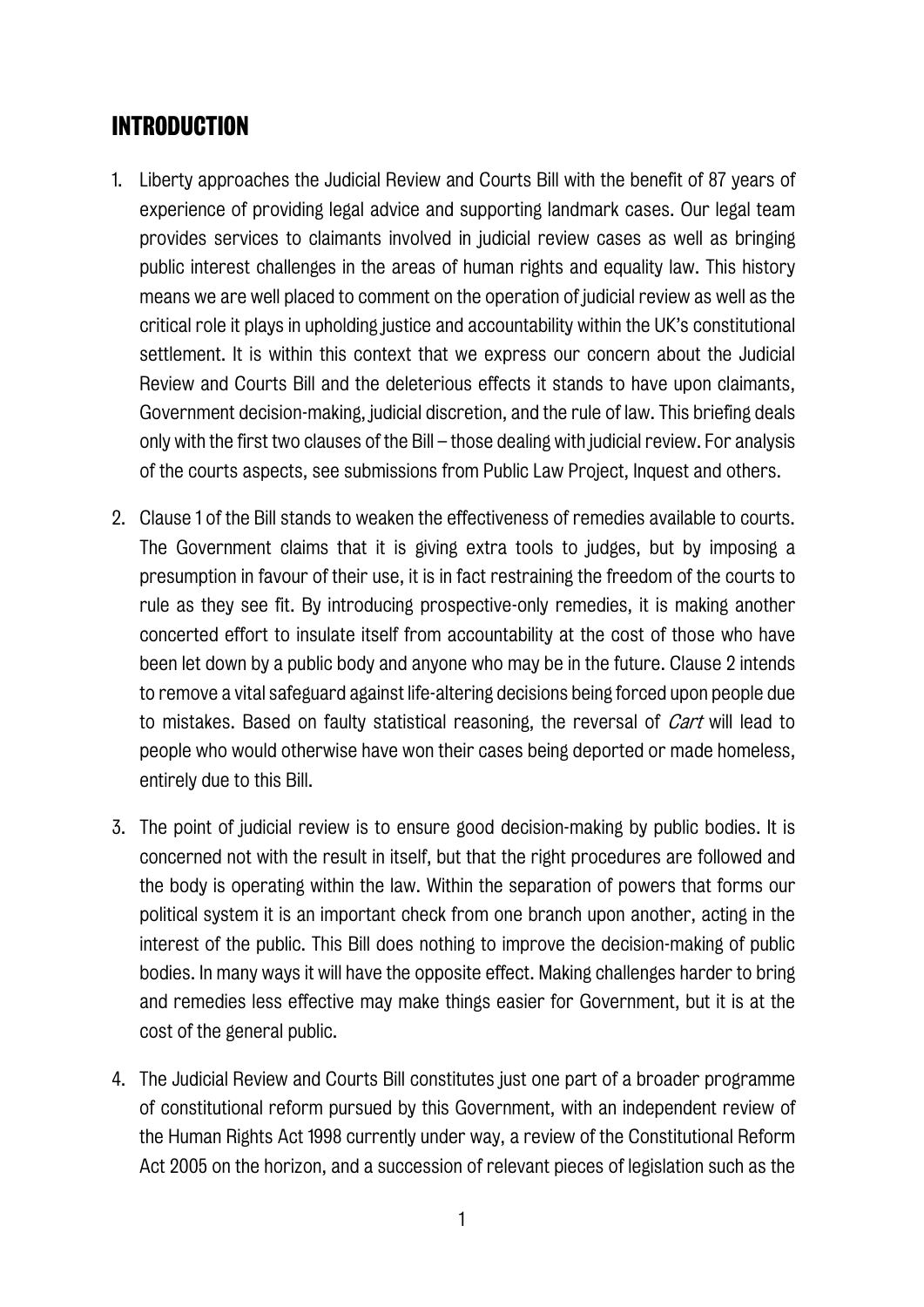Elections Bill, the Police, Crime, Sentencing and Courts Bill and the Nationality and Borders Bill currently in front of Parliament. Each of these pieces should be seen as part of a whole: a concerted attempt to shut down potential routes of accountability and exert the power of the executive over Parliament, the courts and the public.

## **CLAUSE ONE: REMEDIES**

5. Clause 1 amends the Senior Courts Act 1981 (SCA) to make provision for quashing orders either to not take effect until a specified date, or to come into force without any retrospective effect. In usual practice, a quashing order would come into force immediately and operate as if the decision that had been ruled unlawful had always been null and void. Remedies in judicial review are discretionary and will often result in a declaration that the act was unlawful, with remedial action left to the public body. But when a court does decide to issue a quashing order, it is right that the unlawful decision should stand no longer and those affected should have proper redress.

#### **SUSPENDED QUASHING ORDERS**

6. New clause 29A(1)(a) SCA allows for the use of suspended quashing orders, which would delay the imposition of a quashing order until a specified date. Up until this date was reached, the unlawful decision or policy would be treated as if it were valid. There are some exceptional cases where it may make sense to suspend the effect of a quashing order, when neither immediate quashing nor a declaration of unlawful action seems appropriate. In R (Hurley and Moore) v Secretary of State for Business, Innovation & Skills for example, the court found that the Secretary of State had breached his public sector equality duties in making regulations allowing tuition fees of up to £9,000 without properly assessing the policy's potential discriminatory impact, but declined to quash the regulations due to expected logistical difficulties. Instead, the court just issued a declaration. The report of the Independent Review of Administrative Law (IRAL), which was established to feed into the Bill, says of the case:

"As a remedy, a suspended quashing order would have had more teeth. Such an order would have indicated that that the Regulations would be quashed within a couple of months of the Court's judgment unless the Secretary of State in the meantime properly performed his "public sector equality duties" and considered in the light of that exercise whether the Regulations needed to be revised. Such a remedy would have ensured that the Secretary of State was not left free to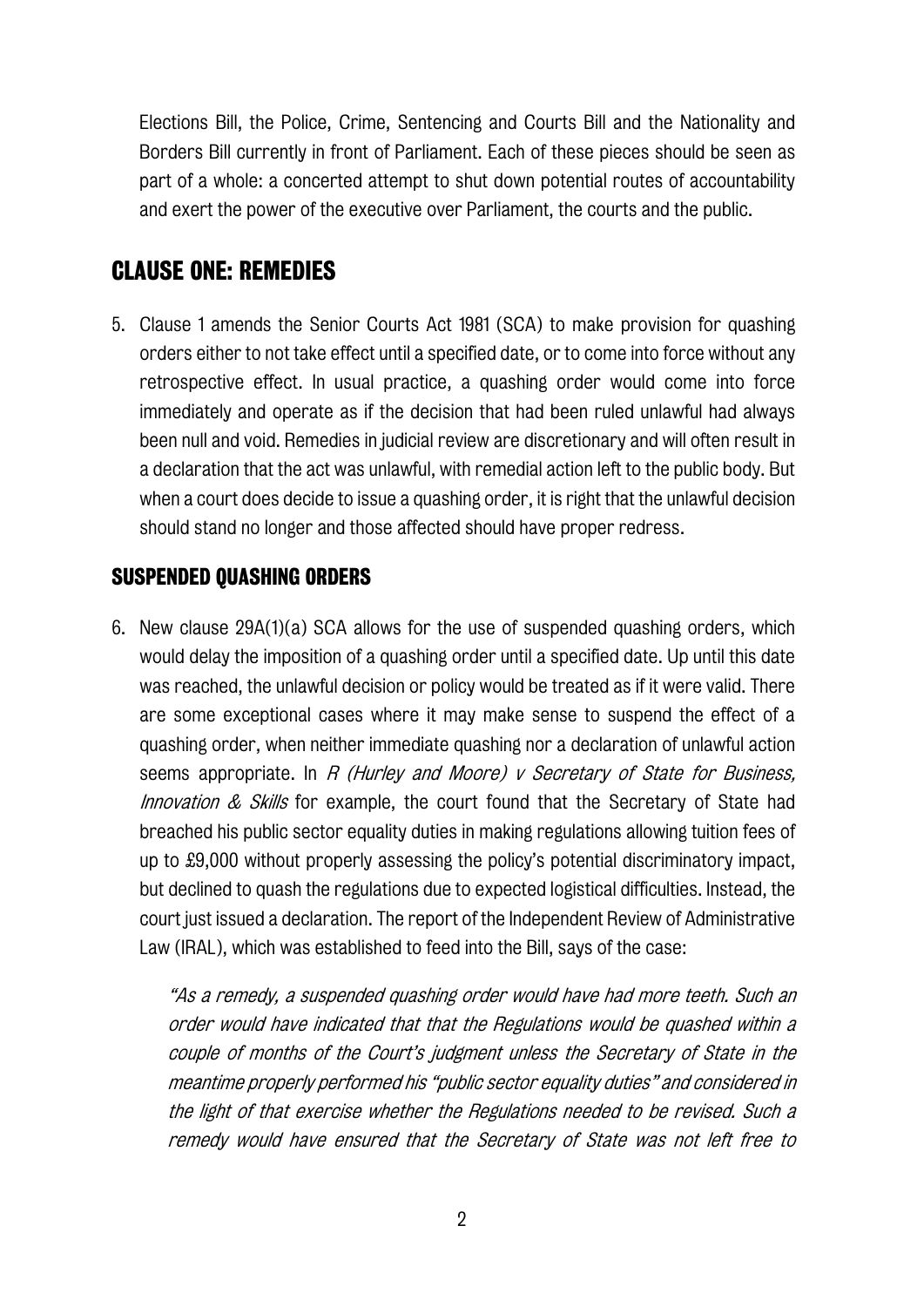#### disregard his statutory duties in regard to the Regulations["1](#page-5-0)

- 7. While we acknowledge that this may be a legitimate use of this power, Liberty disagrees with IRAL that the possibility of making such an order was "ruled out by the UK Supreme Court in *Ahmed v HM Treasury (No [2](#page-5-1))"*.<sup>2</sup> In that case, the court readily concluded that it has the discretion to "suspend the effect of any order that it makes".<sup>[3](#page-5-2)</sup> The difficulty was that the court had already made a concrete decision which held that the provisions were void and did not want to undermine this decision. We contend that the making of these orders remains at the court's discretion, [4](#page-5-3) although they have usually declined to do so on the basis that it will often conflict with fundamental principles of administrative law.<sup>[5](#page-5-4)</sup> We recognise however that there is debate on this point, and so clarifying that suspended quashing orders are available is not an illegitimate aim.
- 8. Liberty is however entirely opposed to any presumption in favour of suspending a quashing order. New clause 29A(9) SCA states that if it appears to the court that a suspended quashing order would "as a matter of substance, offer adequate redress in relation to the relevant defect", the court must make one, "unless it sees good reason not to do so", based on a number of factors. This is not what was recommended by IRAL, who suggested just to "give courts the option" of making such an order.[6](#page-5-5) The imposition of this presumption constitutes a clear fettering of judicial discretion, in contrast to the Ministry of Justice press release accompanying the Bill, which hailed it as handing "additional tools to judges".[7](#page-5-6) Imposing a presumption is not handing judges additional tools, rather it has the potential to hinder them from making use of the rest of their toolkit, even when it may be more appropriate to do so.
- 9. The imposition of a list of factors to which the court must have regard at new clause 29A(8) likewise serves to hinder flexibility and discretion still further. It should be noted that while IRAL did not suggest a presumption, a list of factors also goes against the panel's report, which said "it would be left up to the courts to develop principles to guide them in determining in what circumstances a suspended quashing order would

<span id="page-5-0"></span><sup>1</sup> Independent Review of Administrative Law, March 2021,

[https://assets.publishing.service.gov.uk/government/uploads/system/uploads/attachment\\_data/file/970797/IRAL](https://assets.publishing.service.gov.uk/government/uploads/system/uploads/attachment_data/file/970797/IRAL-report.pdf)[report.pdf,](https://assets.publishing.service.gov.uk/government/uploads/system/uploads/attachment_data/file/970797/IRAL-report.pdf) §3.54.

<span id="page-5-1"></span><sup>&</sup>lt;sup>2</sup> IRAL, §3.57.

<span id="page-5-2"></span><sup>3</sup> [2010] UKSC 5, [4] (Ahmed no.2)

<span id="page-5-3"></span><sup>4</sup> M. Elliot, 'Judicial review reform I: Nullity, remedies and constitutional gaslighting', Public Law for Everyone (6th April 2021) [https://publiclawforeveryone.com/2021/04/06/judicial-review-reform-i-nullity-remedies-and-constitutional-](https://publiclawforeveryone.com/2021/04/06/judicial-review-reform-i-nullity-remedies-and-constitutional-gaslighting)

 $\frac{gaslighting}{5}$  [2010] UKSC 5, [4] (Ahmed no.2).

<span id="page-5-5"></span><span id="page-5-4"></span><sup>6</sup> IRAL, §3.49.

<span id="page-5-6"></span><sup>7</sup> Ministry of Justice, New Bill hands additional tools to judges, 21 July 2021[, https://www.gov.uk/government/news/new](https://www.gov.uk/government/news/new-bill-hands-additional-tools-to-judges)[bill-hands-additional-tools-to-judges.](https://www.gov.uk/government/news/new-bill-hands-additional-tools-to-judges)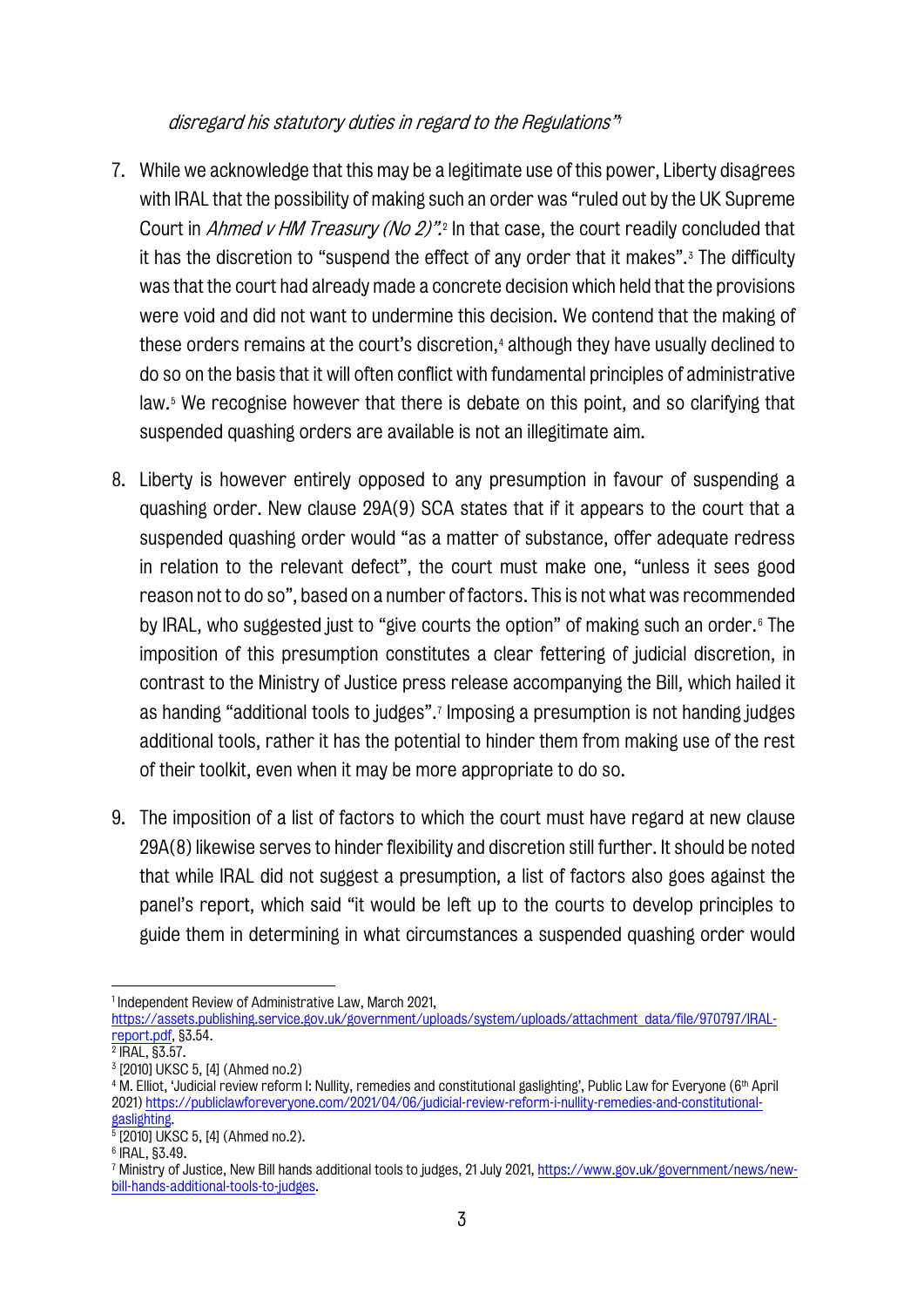be awarded".<sup>[8](#page-6-0)</sup>

10. While undermining the "flexibility" that the Ministry of Justice has held up as a justification for this measure, suspended quashing orders also have the potential to introduce greater complexity and uncertainty into the currently simple system of quashing orders, and they are likely to give rise to satellite litigation. If the Government is determined to legislate to clarify that courts may suspend the effects of a quashing order, Liberty is of the strong opinion that there must not be any presumption in favour of their use.

#### **PROSPECTIVE-ONLY REMEDIES**

- 11. New clause 29A(1)(b) SCA allows for quashing orders to be made including provision "removing or limiting any retrospective effect of the quashing" – in other words, a prospective-only remedy. In Liberty's view prospective-only remedies have the potential to create opportunities for injustice in individual cases, weaken the rule of law, and introduce unnecessary layers of complexity into an already functioning system. We believe they could have a chilling effect on potential claimants and hinder their access to justice. IRAL made no recommendation for their introduction. They should be excised from the Bill entirely.
- 12. The imposition of a prospective-only remedy would result in halting only the future effect of an unlawful decision or secondary legislative provision, with its previous effect being treated as if it had been valid. This creates a situation in which two otherwise identical cases are treated entirely differently depending on whether they were affected before or after a court judgment. Those who were impacted by the unlawful decision before the judgment would have been just as wronged as those impacted after, but would not have recourse to any remedy. This means that an individual claimant bringing a case may help to overturn an unjust decision, but not improve their own situation. An obvious example would be a challenge to the eligibility for welfare benefits – a successful challenge followed by the imposition of a prospective-only remedy could see a claimant acknowledged as having been treated unfairly, but still coming out without the benefit the court recognised they were owed.
- 13. To take an important real-world example, it is worth considering the impact that prospective-only remedies would have had on the individuals affected by the *UNISON* case, which concerned fees to access employment tribunals.<sup>[9](#page-6-1)</sup> Having found that

<span id="page-6-0"></span><sup>8</sup> IRAL, §3.69.

<span id="page-6-1"></span><sup>&</sup>lt;sup>9</sup> R (UNISON) v Lord Chancellor [2017] UKSC 51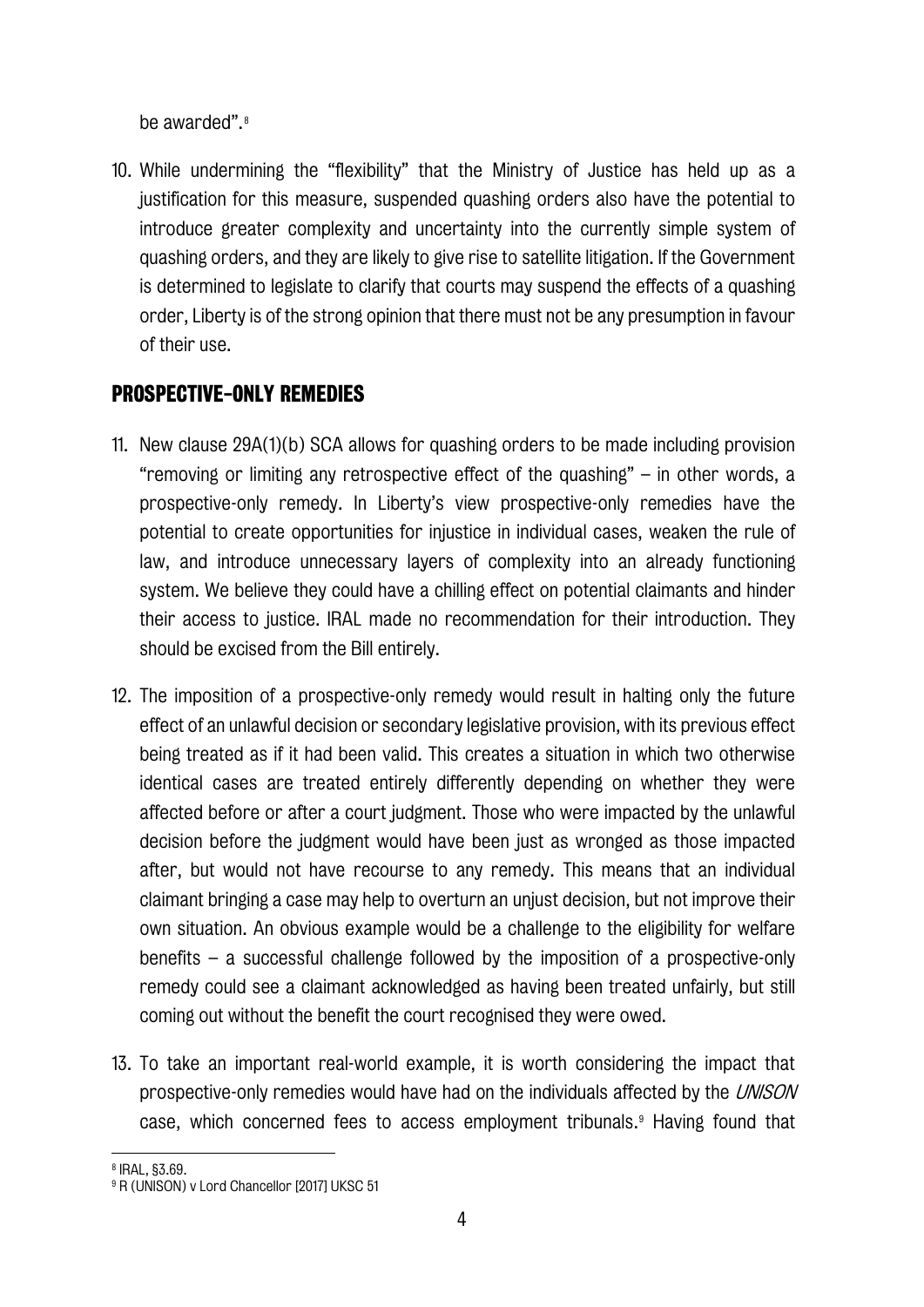Parliament could never have intended a clear derogation from the right of access to justice, the Supreme Court quashed the order which required individuals to pay to use the employment tribunal. The remedial consequence of the quashing order was that the Government was required to retrospectively refund the claimants who had been charged fees. A prospective-only remedy in this scenario would have denied them this refund and therefore would have been a serious injustice to the claimants whose fundamental rights to access to justice had been found to have been violated.

- 14. All this is concerning for a number of reasons. The arbitrariness and clear prospect for injustice in individual cases undermines the rule of law. What is more, the policy appears to risk breaching the Article 6(1) ECHR right to a fair trial, which requires an effective judicial remedy.<sup>[10](#page-7-0)</sup> It is hard to see how a prospective-only remedy would provide a just outcome to an individual claimant. Looking at the position in other jurisdictions, it is notable that courts are usually only prepared to hand down a prospective ruling in either cases of constitutional importance<sup>[11](#page-7-1)</sup> or cases which would have serious economic repercussions on a large number of good faith relationships.<sup>[12](#page-7-2)</sup> In practice this happens extremely rarely, and these are very limited categories which have been carefully contained on the basis of subtle judicial reasoning and incremental developments. The European Court of Human Rights has also held in a very clear judgment that certain remedies which have prospective-only effect cannot be regarded as effective and therefore would be a violation of Article 13 ECHR.[13](#page-7-3)
- 15. With this in mind, it appears likely that the introduction of prospective-only remedies would have a chilling effect upon future potential claimants. With their use not only allowed but encouraged, this sends a strong signal to an individual who has been wronged by a public body that their actions are not worth challenging, as even if they win their situation may not improve. Even if that prospective claimant does still decide to go ahead, they could find greater barriers in their path to progressing. Applications for legal aid include a requirement to demonstrate a tangible benefit to the claimant were their case to be successful. With prospective-only remedies encouraged, the likelihood of a tangible benefit to a claimant is reduced to such a degree as to call this into question. With no legal aid and little prospect of benefiting even if successful, there is seemingly very little incentive for someone who has been negatively affected by the

<span id="page-7-0"></span><sup>10</sup> Běleš and Others v Czech Republic, App No. 47273/99, 12 November 2002, §49.

<span id="page-7-1"></span><sup>11</sup> Canada – Smith, "Canada: The Rise of Judgements with Suspended Effect", Ch.11 in E. Steiner, Comparing the Prospective Effect of Judicial Rulings Across Jurisdictions, p.11.

<span id="page-7-2"></span><sup>12</sup> ECJ - Case C-209/03, §69.

<span id="page-7-3"></span><sup>13</sup> Ramirez Sanchez v. France [GC], 2006 §165-166.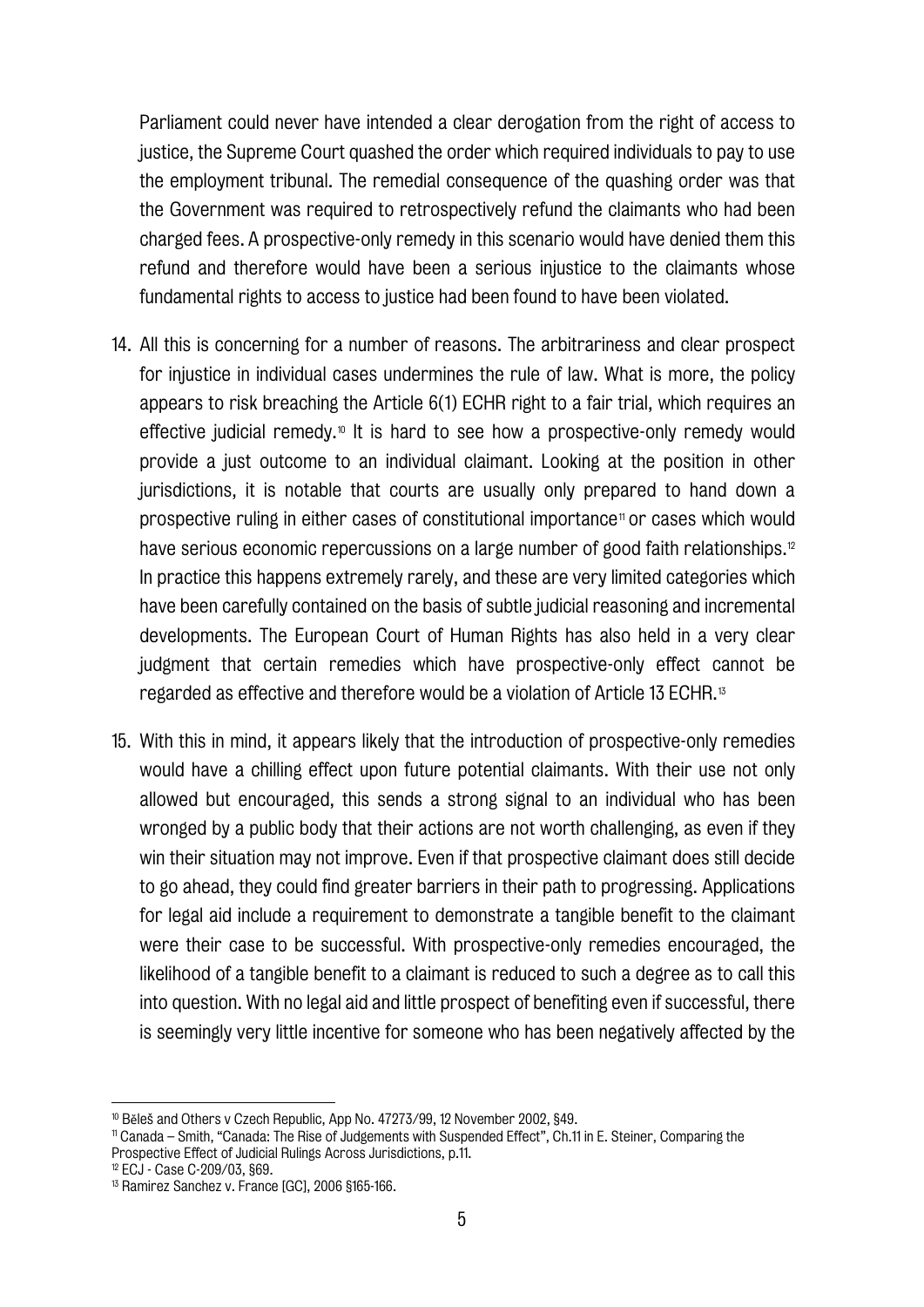unlawful action of a public body to bring a case.

- 16. Even when a case has been brought and a decision found unlawful, the Bill stands to threaten the ability of people to bring collateral challenges. New clause 29A(5) states that when a prospective-only or suspended quashing order has been made, the unlawful act "is to be treated for all purposes as if its validity and force were, and always had been, unimpaired by the relevant defect", either retrospectively or until the quashing comes into effect. This situation in which the court pretends an unlawful decision was valid for a period of time would appear to inhibit the ability of a person to rely on its unlawfulness in other proceedings. In other words, a person could be arrested under a regulation ruled unlawful by a court but would not be able to use this in their defence. The IRAL report quotes Professor David Feldman on the "intuitive revulsion" felt against this state of affairs, and concludes, "we readily acknowledge that the law would be in a radically defective state if such collateral challenges to the validity of administrative action were impossible".[14](#page-8-0)
- 17. As well as depriving individual claimants and others who may have been wronged by unlawful decisions of proper redress, prospective-only remedies also have the potential to cause more general harm. Prospective-only remedies weaken the rule of law because they allow the Government and public authorities to act without fear of meaningful repercussions. The Government is effectively encouraged to take risks and act unlawfully, and the only consequence is that the decision will eventually be reversed should it be successfully challenged in future. Good decision-making is the foundation of effective administration, and, as was acknowledged by a significant number of the public bodies which made submissions to IRAL, the potential of being challenged via a claim for judicial review leads to better decision-making.[15](#page-8-1) Limiting the consequences for public bodies of making unlawful decisions will only lead to poorer decision-making.
- 18. Alongside the harm that prospective-only remedies stand to do to individual claimants, the public more broadly, and the Government and public authorities, their introduction also stands to have a deleterious effect on the courts. While the previous Lord Chancellor, who introduced this Bill, repeatedly spoke of his "duty to prevent the judiciary being dragged into politics", prospective-only remedies stand to have the opposite effect and force courts to create new law.[16](#page-8-2) There is a significant risk that the

<span id="page-8-0"></span><sup>14</sup> IRAL, §3.66.

<span id="page-8-1"></span><sup>&</sup>lt;sup>15</sup> Inter alia, the responses of the Crown Prosecution Service, the Victims Commissioner, North Norfolk District Council and Arun District Council.

<span id="page-8-2"></span><sup>16</sup> Edward Malnick, Robert Buckland: Judges have become more restrained since ruling against prorogation of Parliament, The Telegraph, 17 July 2021[, https://www.telegraph.co.uk/politics/2021/07/17/robert-buckland-judges-have-become](https://www.telegraph.co.uk/politics/2021/07/17/robert-buckland-judges-have-become-restrained-since-ruling-againstprorogation)[restrained-since-ruling-againstprorogation.](https://www.telegraph.co.uk/politics/2021/07/17/robert-buckland-judges-have-become-restrained-since-ruling-againstprorogation)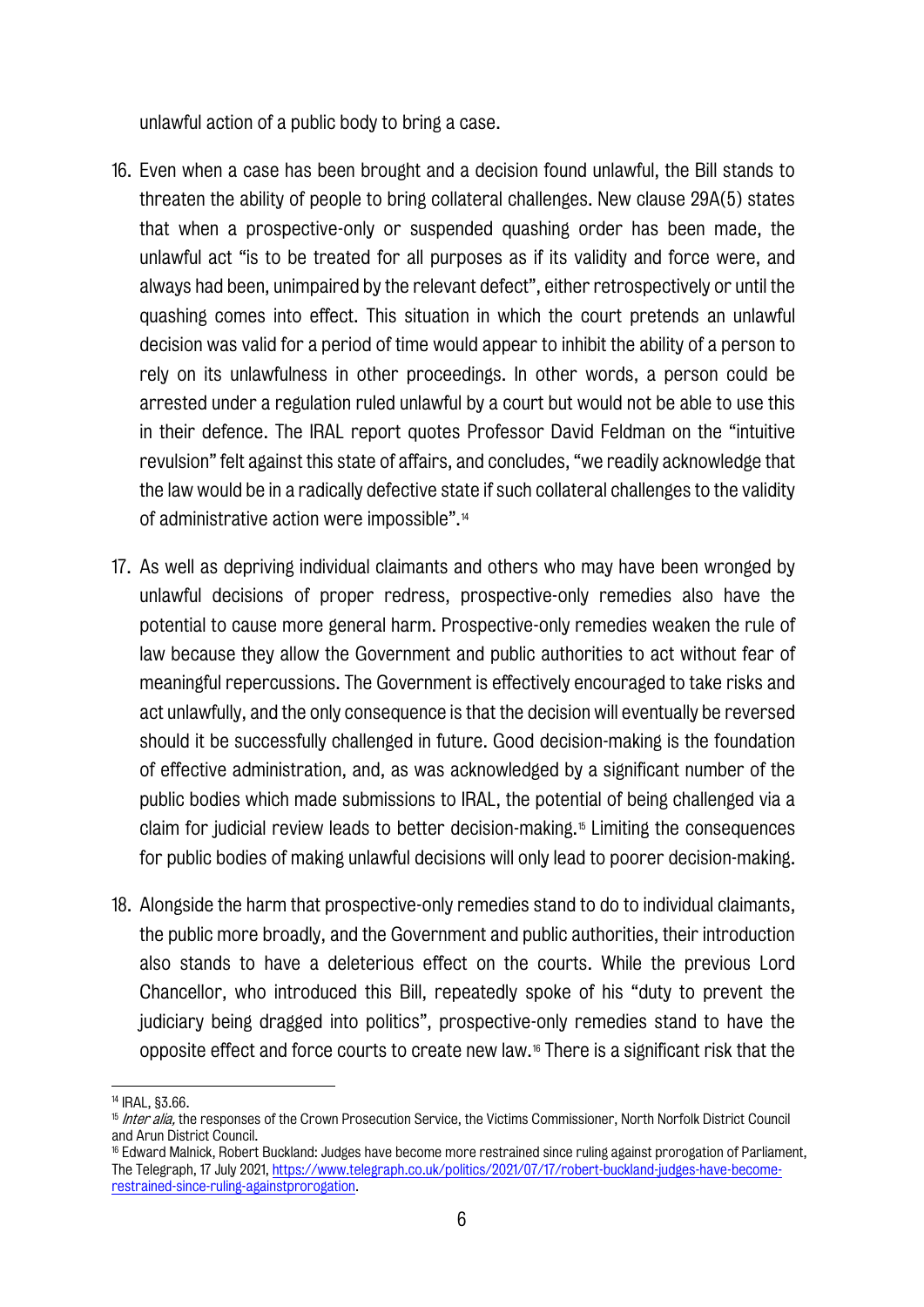use of prospective-only rulings could unravel the carefully constructed constitutional balance between the judiciary and Parliament. As Lord Nicholls pointed out in the Spectrum case, "the essence of the principled argument against prospective overruling is that in this country prospective overruling is outside the constitutional limits of the judicial function." $\pi$  It lies outside these constitutional limits because, as Tom Hickman QC has pointed out, prospective-only remedies "would permit courts to exercise a quasi-legislative power including to override primary legislation". [18](#page-9-1) In making a quashing order that has only prospective effect, the judge is essentially ruling that the decision had been lawful up until that point, even if it had conflicted with the will of Parliament:

"This would allow Judges permanently to cancel the invalidity of unlawful decisions or instruments insofar as they pre-date the court's ruling. Again, it is not proposed that such a power would be limited to procedural or technical defects in the impugned act:it could be used even where the decision, act or instrument is found to be contrary to the express words of a statute.["19](#page-9-2)

19. This would, in effect, confer upon the courts "a power to legislate to change Acts of Parliament and alter private rights".<sup>[20](#page-9-3)</sup> Taken together, the situation that arises from the introduction of prospective-only remedies is one of uncertainty and complexity in its practical application, concern in its constitutional implications, weakening of Government accountability, and great potential injustice for people wronged by the decisions of public bodies. On clause one, Liberty believes there must be no presumption in favour of these remedies, collateral challenges must be expressly preserved, and the power to make prospective-only remedies must be removed from the Bill.

## **CLAUSE TWO: CART JUDICIAL REVIEWS**

20. Clause 2 of the Bill would amend the Tribunals, Courts and Enforcement Act 2007 to reverse the effect of the Supreme Court decision in  $R$  (Cart & Ors) v The Upper **Tribunal, which would exclude from judicial review Upper Tribunal decisions to refuse** permission to appeal decisions of the First-tier Tribunal. What this would do in practice

<span id="page-9-1"></span><span id="page-9-0"></span> $\frac{\pi}{2}$  [2005] UKHL 41, §28.<br>18 Tom Hickman OC, Quashing Orders and the Judicial Review and Courts Act, UK Constitutional Law Association, 26 July 2021, [https://ukconstitutionallaw.org/2021/07/26/tom-hickman-qc-quashing-orders-and-the-judicial-review-and-courts](https://ukconstitutionallaw.org/2021/07/26/tom-hickman-qc-quashing-orders-and-the-judicial-review-and-courts-act)[act.](https://ukconstitutionallaw.org/2021/07/26/tom-hickman-qc-quashing-orders-and-the-judicial-review-and-courts-act) 19 Ibid.

<span id="page-9-3"></span><span id="page-9-2"></span><sup>20</sup> Ibid.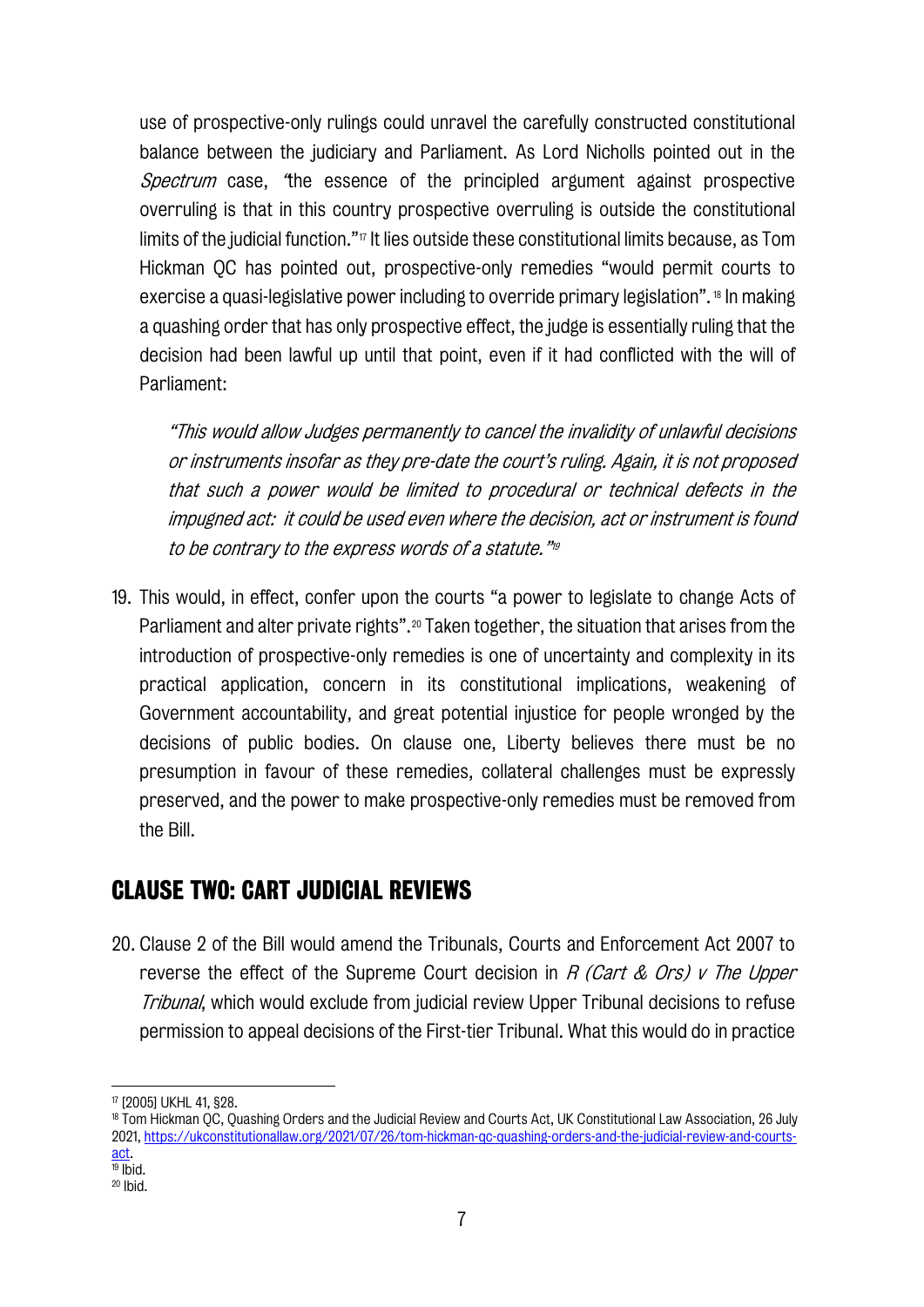is remove a vital safeguard in cases of the highest importance for very little benefit. Liberty recommends that clause 2 should be removed from the Judicial Review and Courts Bill.

- 21. Unlike introducing prospective-only remedies or a presumption in favour of suspended quashing orders, reversing *Cart* was an IRAL recommendation.<sup>[21](#page-10-0)</sup> However, it was based upon statistics that the Government now admits were wrong. The IRAL recommendation was based upon a success rate of just 0.22% for *Cart* judicial reviews – an incorrect statistic arrived at by counting all cases without data available on the outcome as failures.<sup>[22](#page-10-1)</sup> The Office for Statistics Regulation investigated the statistic.<sup>[23](#page-10-2)</sup> and the Government now suggests that the actual rate of success is 3.4%. Despite this new figure being 15 times higher than that which the recommendation was based on, the Government's position remains that *Cart* judicial reviews are a "disproportionate use of valuable judicial resource", and so the decision in Cart should be overturned.[24](#page-10-3)
- 22. What is more, this new number is based upon a very particular method of defining success in *Cart* judicial reviews: not only the overturning of the refusal of permission to appeal by the Upper Tribunal, but also permission to appeal being granted and the appeal against the First-tier Tribunal's decision being allowed. These subsequent steps go beyond what would be regarded as success in a *Cart* judicial review, and their addition dismisses the important benefit that *Cart* judicial reviews have in correcting errors of law, even if the eventual appeal is not successful. Public Law Project's analysis suggests that the true number of success in *Cart* judicial reviews is more like 5.7%, or over one in 20.<sup>[25](#page-10-4)</sup> Working from the Government's average of around 750 Cart JR cases annually, this amounts to more than 40 people a year who would be incorrectly denied their permission to appeal were *Cart* to be reversed.<sup>[26](#page-10-5)</sup>
- 23. While it is remarkable that the Government is persisting with this policy despite its statistical basis in its own telling being out by a factor of 15 (or if applying a more usual definition of success, by a factor of 25), it is not the number of cases but the nature of

<span id="page-10-0"></span><sup>21</sup> IRAL, §3.46.

<span id="page-10-1"></span><sup>&</sup>lt;sup>22</sup> Joe Tomlinson and Alison Pickup, Putting the Cart before the horse? The Confused Empirical Basis for Reform of Cart Judicial Reviews, UK Constitutional Law Association, 29 March 2021[, https://ukconstitutionallaw.org/2021/03/29/joe](https://ukconstitutionallaw.org/2021/03/29/joe-tomlinson-and-alison-pickup-putting-the-cart-before-the-horse-the-confused-empirical-basis-for-reform-of-cart-judicial-reviews)[tomlinson-and-alison-pickup-putting-the-cart-before-the-horse-the-confused-empirical-basis-for-reform-of-cart-judicial-](https://ukconstitutionallaw.org/2021/03/29/joe-tomlinson-and-alison-pickup-putting-the-cart-before-the-horse-the-confused-empirical-basis-for-reform-of-cart-judicial-reviews)

<span id="page-10-2"></span>[reviews.](https://ukconstitutionallaw.org/2021/03/29/joe-tomlinson-and-alison-pickup-putting-the-cart-before-the-horse-the-confused-empirical-basis-for-reform-of-cart-judicial-reviews)<br><sup>23</sup> Public Law Project, Government judicial review numbers are wrong: Stats regulator concurs, 11 June 2021, [https://publiclawproject.org.uk/latest/the-governments-judicial-review-numbers-are-wrong-stats-regulator-agrees.](https://publiclawproject.org.uk/latest/the-governments-judicial-review-numbers-are-wrong-stats-regulator-agrees)<br><sup>24</sup> Ministry of Justice, Judicial Review Reform Consultation: The Government Response, July 2021,

<span id="page-10-3"></span>https://assets.publishing.service.gov.uk/government/uploads/system/uploads/attachment\_data/file/1004881/ir-reform[government-response.pdf](https://assets.publishing.service.gov.uk/government/uploads/system/uploads/attachment_data/file/1004881/jr-reform-government-response.pdf) §36.

<span id="page-10-5"></span><span id="page-10-4"></span><sup>&</sup>lt;sup>25</sup> Public Law Project, Judicial Review and Courts Bill briefing for House of Commons Second Reading, §19 (Not yet online). <sup>26</sup> Ministry of Justice, Judicial Review and Courts Bill: Impact assessment, 21 July 2021, <https://publications.parliament.uk/pa/bills/cbill/58-02/0152/JRImpactAssessmentFinal.pdf> §32.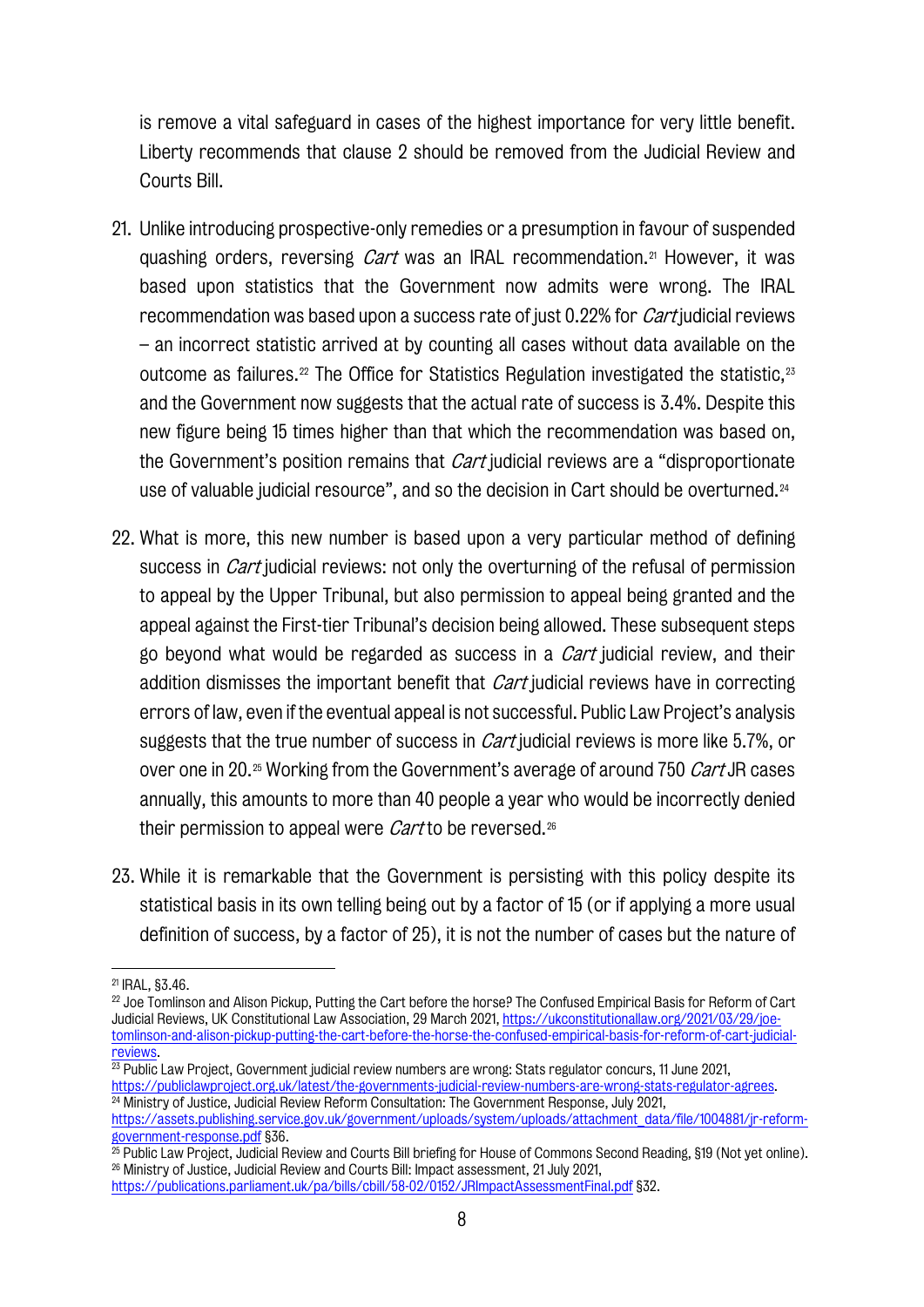them that is most concerning. Most *Cart* judicial reviews relate to immigration and asylum cases. Many of the remainder concern access to benefits for disabled people and others facing destitution. The result of these appeals may decide whether someone may have the means to live and be housed, and whether someone may be deported, separated from their family and face potential mistreatment. The Government is not unaware of this. The Bill's impact assessment states that "the majority of *Cart* cases relate to Immigration and Asylum, therefore those who lose out are more likely to have particular protected characteristics, for example in respect of race and/or religion or belief".[27](#page-11-0) This is seen as acceptable, as it will "reduce the number of High Court Judge and Upper Tribunal Judge sitting days required, so saving judicial time and allowing Judges to focus on other matters".[28](#page-11-1)

24. In their response to the Government consultation, the Immigration Law Practitioners' Association (ILPA) provided an illustration of what the Government intends to jettison to free up time for "other matters". ILPA listed 57 case studies of successful *Cart* JRs omitted from IRAL's report, including that of a Ugandan lesbian whose initial appeal had been sabotaged by a false letter to the court from a homophobic acquaintance,[29](#page-11-2) and a victim of trafficking who had originally been deemed to have voluntarily come to work despite having been trafficked into the country as a child.<sup>[30](#page-11-3)</sup> The cases, ILPA wrote, demonstrate how removing *Cart* would have "extremely serious consequences for the people affected":

"These are all cases where a person's fundamental rights were engaged, many of them asylum claims, and where the Upper Tribunal made the wrong decision in refusing to grant permission to appeal. These examples demonstrate a significant risk if changes are made to Cart JRs which mean that challenges to unlawful decisions are not permitted to proceed beyond Upper Tribunal stage".[31](#page-11-4)

25. The Government proposes to achieve the reversal of *Cart* through the use of an ouster clause. IRAL was not asked to consider ouster clauses and made no recommendations in relation to them, although the subsequent Government consultation did solicit views on their use. The press release announcing the Bill stated that the Bill "will not address ouster clauses in the way set out in the consultation. Instead, it is expected that the

<span id="page-11-2"></span><sup>29</sup> Immigration Law Practitioners' Association, ILPA's response to the government's consultation on Judicial Review Reform, 28 April 2021, case study 17[, https://ilpa.org.uk/wp-content/uploads/2021/04/28.04.21-ILPAs-GRAL-response-](https://ilpa.org.uk/wp-content/uploads/2021/04/28.04.21-ILPAs-GRAL-response-1.pdf)[1.pdf.](https://ilpa.org.uk/wp-content/uploads/2021/04/28.04.21-ILPAs-GRAL-response-1.pdf)

<span id="page-11-0"></span><sup>27</sup> Impact assessment, §34.

<span id="page-11-1"></span><sup>28</sup> Impact assessment, §36.

<span id="page-11-3"></span><sup>&</sup>lt;sup>30</sup> ILPA response, case study 48.

<span id="page-11-4"></span><sup>31</sup> ILPA response, p3.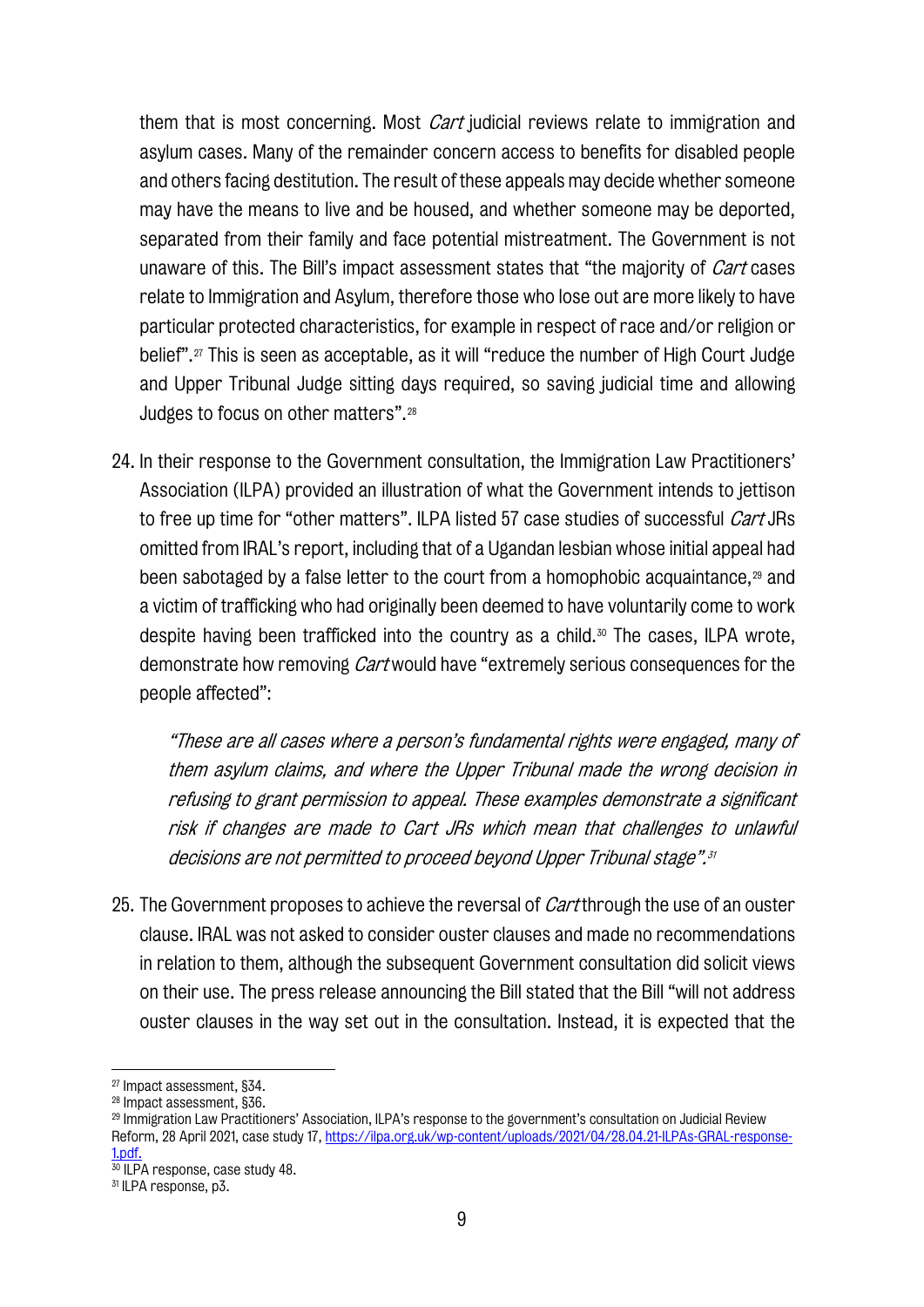legal text that removes the *Cart* judgment will serve as a framework that can be replicated in other legislation".[32](#page-12-0) The Government has also indicated that it intends to "carry out an internal follow-up exercise to identify and review (with a view to potentially updating where necessary) the other ouster clauses currently on the statute book, including the ouster clause in *Privacy International*".<sup>[33](#page-12-1)</sup> As with the manifesto commitment relating to the Human Rights Act, it is concerning to consider what "updating" means in this context.

26. The main problem however remains with the ouster of *Cart. Cart* JRs constitute a vital last line of defence and this would be true no matter the success rate. Indeed, as a matter of principle, this is a view that the Government has some sympathy with, albeit in a slightly different context. In their response to the Ministry of Justice's follow up consultation, the Government wrote in relation to wider judicial review considerations:

"Respondents argued that, at most, there are a handful of court decisions that were arguably incorrect and that, therefore, there isn't a wider problem to address. This reasoning is predicated on the view that a problem is not a problem unless it happens often. The Government is not persuaded by that argument, since even a single case can have wide ramifications." [34](#page-12-2)

27. Liberty suggests that the Government takes its own reasoning to heart. A problem is still a problem when it happens one time in 20, especially when the ramifications can be so catastrophic for the people involved. Clause 2 should be removed from the Bill entirely.

## **CONCLUSION**

28. When the Bill was published, much of the commentary on it centred around its provisions being less extreme than had been feared. While there is truth in this, it is a manufactured situation. The Government commissioned a panel of experts, went vastly beyond their suggestions in its follow-up consultation, had those comprehensively rejected, and has now returned to a point between the two. While closer to IRAL than a Bill based upon the Government's consultation document would have been, it is worth remembering that IRAL did not recommend prospective-only remedies, did not recommend a presumption for suspended quashing orders, did not recommend

<span id="page-12-0"></span><sup>32</sup> MoJ, New Bill hands additional tools to judges

<sup>33</sup> MoJ, Judicial Review Reform Consultation: Government Response, §55.

<span id="page-12-2"></span><span id="page-12-1"></span><sup>&</sup>lt;sup>34</sup> MoJ, Judicial Review Reform Consultation: Government Response, §16.